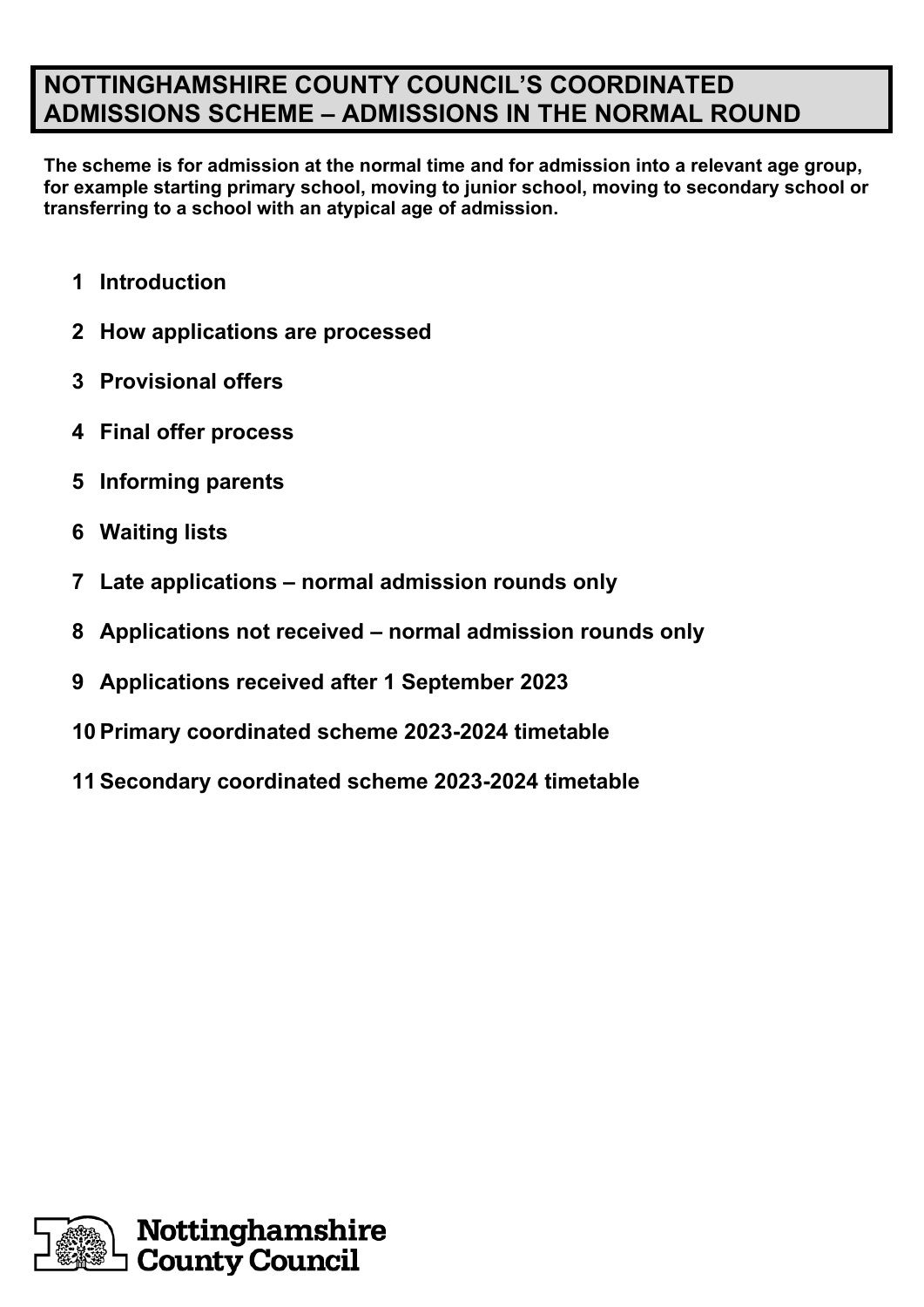## **1 Introduction**

All local authorities are required to coordinate the normal admissions round and late applications for primary and secondary schools in its area until applications become in-year (that is, 1 September). This section outlines how Nottinghamshire County Council coordinates arrangements for admissions to all maintained schools and academies. Coordinated schemes are intended to simplify the admission process for parents whilst reducing the likelihood of any child being left without a school place. Coordination helps to ensure that, as far as is reasonably practicable, every parent of a child living in a local authority area who has applied to a maintained school or academy school is sent one, and only one, offer of a school place by the local authority where they live (the home authority).

Atypical schools are those which admit children at the beginning of the key stage 4 or the preceding year (that is, year 9 or year 10). All local authorities must inform parents of pupils that they may apply in the offer year to be admitted to the relevant age group of a school with an atypical age. Nottinghamshire does not have any schools of this type but coordinates admission applications for Nottinghamshire residents wishing to apply for schools outside the area.

Children do not automatically transfer to reception from early years provision or nursery and parents must apply for a school place. Similarly, children attending an infant school do not automatically transfer to the junior/primary phase of education and parents must make an application.

Parents of children who live in Nottinghamshire can state up to four preferences for any maintained school or academy school, either in Nottinghamshire (home authority) or any other school in another local authority area.

Where other local authority areas enable parents living in that area to submit more than four preferences, Nottinghamshire County Council will not accept more than four preferences for Nottinghamshire schools. Nottinghamshire County Council's coordinated scheme is relevant for:

- children starting school for the first time (reception intake)
- children transferring from infant school to junior education (Y3 intake)
- children transferring from primary phase to secondary education (Y7 intake)
- children applying to transfer to a school with an atypical age of admission, e.g. studio schools or university technology colleges (UTCs) (Y9/Y10 intake).

These are known as 'normal admissions rounds'.

Nottinghamshire County Council will work with other local authorities and all other own admission authority schools. Our neighbouring local authorities are: Derbyshire, Doncaster, Leicestershire, Lincolnshire, North Lincolnshire, Nottingham City and Rotherham.

Nottinghamshire residents will receive a decision about a place only from Nottinghamshire County Council.

All offers of a place by Nottinghamshire County Council during the normal admissions round will be made as shown in the timetables outlined in this scheme.

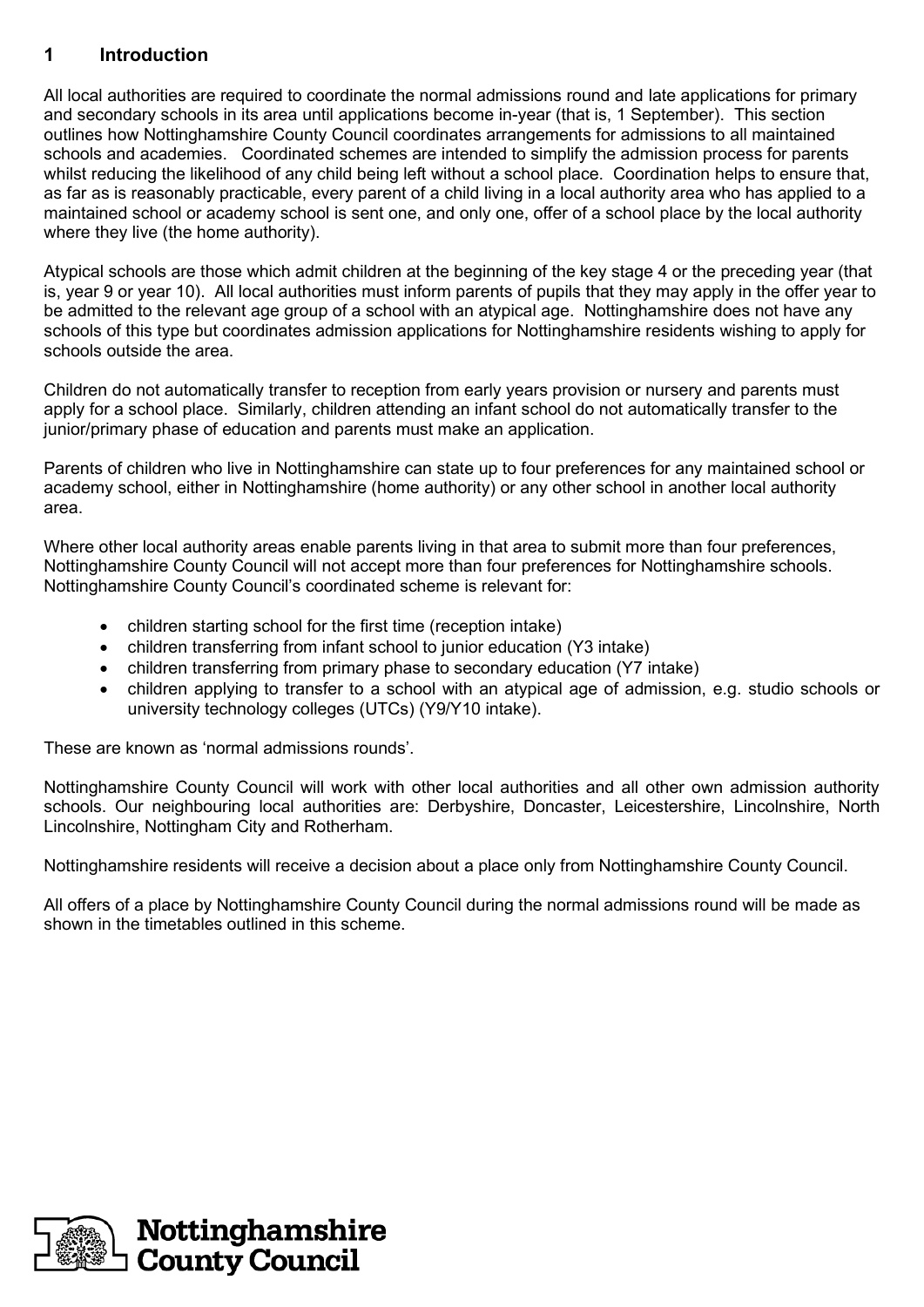# **2 Applying for a school place**

Parents of children who live in Nottinghamshire and make an application for admission to any school must apply to Nottinghamshire County Council. Parents can apply online, by telephone or by completing a paper application form.

Parents of children living in another country or posted overseas that are moving/returning to England/the UK to live within the Nottinghamshire area may submit an application. This will be considered as an intention to move/return to the area and will be coordinated alongside other applications in line with Nottinghamshire County Council's coordinated process.

All other applicants must apply to their home local authority (the area where they live).

Parents will be invited to state up to **four** preferences in the order they most prefer and give reasons for those preferences. Preference order will not be revealed to other admission authorities. Parents should include any additional information the admission authority may need in order to consider their preferences fully.

Some academy, foundation, free, studio, trust, voluntary aided or voluntary controlled schools require additional information (see relevant admissions criteria) in order to apply their oversubscription criteria. This may include completion of a supplementary form or other written evidence, for example, from a minister to demonstrate commitment to religion.

The supplementary form is not a legal application for admission to a school and parents must complete the home local authority application.

Supplementary forms and additional supporting information should be returned to the relevant admission authority before the closing date.

#### **3 How applications are processed**

Nottinghamshire County Council will collate all applications and exchange information with other admission authorities.

Nottinghamshire County Council will first exchange information about preferences for schools outside of Nottinghamshire with relevant local authorities.

Following receipt of information from other local authorities, Nottinghamshire County Council will then send details of the preferences to other own admission authority schools within Nottinghamshire.

Each admission authority will then apply their published admission oversubscription criteria to all preferences to rank in priority order.

Own admission authority schools within Nottinghamshire will return all preferences in rank order of priority.

Nottinghamshire County Council will identify whether, or not, a place can be offered at a Nottinghamshire school based on the preference and the oversubscription criteria (rank order). Nottinghamshire County Council will inform other local authorities about decisions for their residents and will receive notification from other local authorities whether, or not, any places can be offered to Nottinghamshire residents.

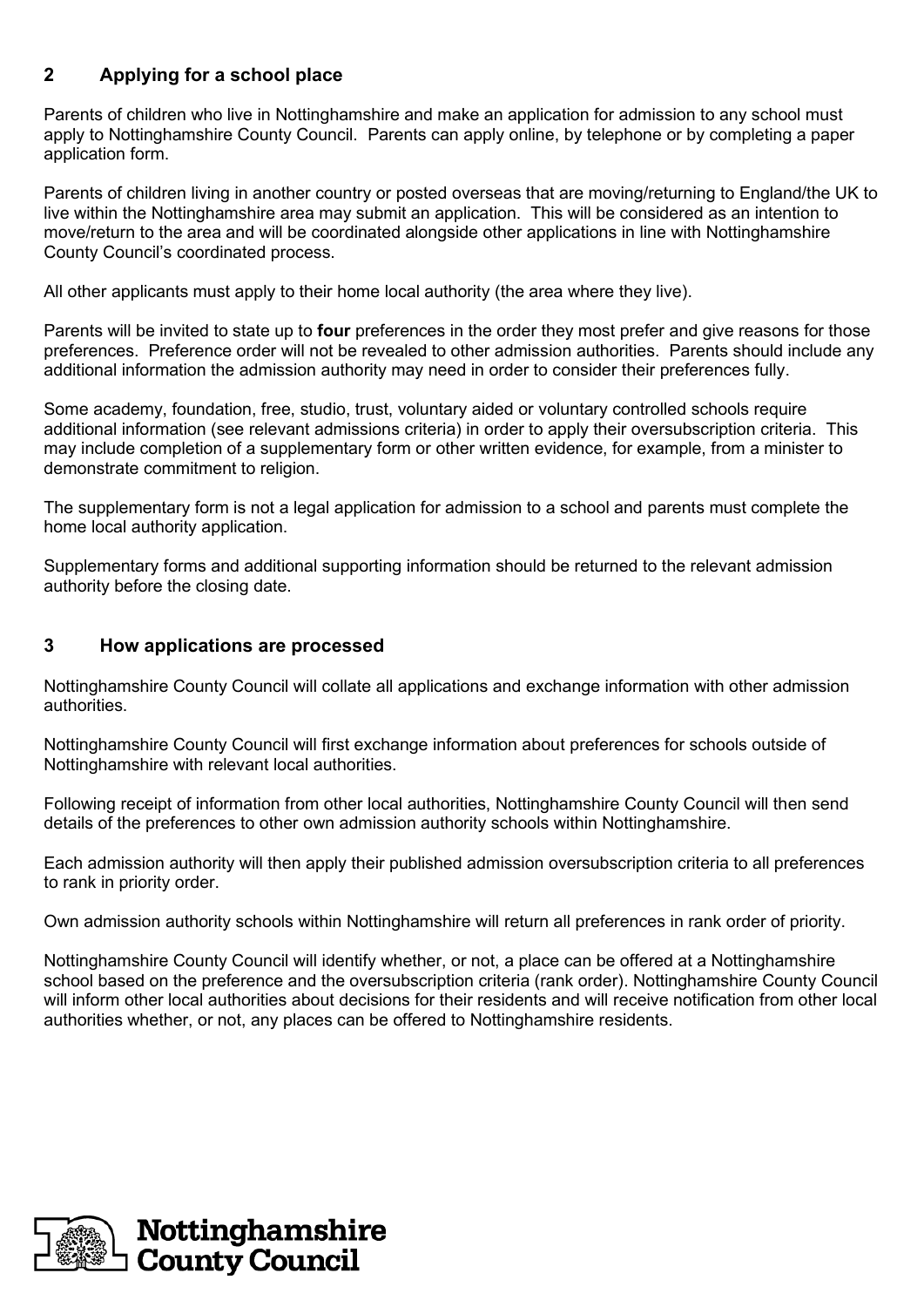### **4 Provisional offers**

Following exchange of offer information with other local authorities, Nottinghamshire County Council will identify all those preferences which can be met.

Where more than one place can be offered for a particular child, Nottinghamshire County Council will provisionally allocate the highest preference and any lower preferences will be withdrawn. This may create vacancies at other schools. The process of information exchange with other local authorities is repeated to ensure the highest preference possible can be allocated for each child.

Nottinghamshire County Council will inform other local authorities about final decisions for their residents and will receive notification from other local authorities about final decisions for Nottinghamshire residents.

#### **5 Final offer process**

Nottinghamshire County Council will identify an alternative offer for Nottinghamshire residents if it is not possible to meet any of their preferences.

#### **6 Informing parents**

Nottinghamshire County Council will inform all Nottinghamshire residents on offer day of the outcome of their application. Nottinghamshire residents who applied online using Nottinghamshire County Council's online application system can access their outcome on offer day and an email will be sent, unless the applicant opted to receive a letter. For parents who applied by telephone or by completing a paper application, letters will be posted second class on offer day and no outcomes can be given over the telephone. Children moving out of Nottinghamshire will receive an outcome from the new home local authority. Any parent whose child is refused a school place has the right of appeal to an independent panel for any higher preferences than the allocated place.

Some admission authorities may withdraw a place where parents do not accept the offer within fourteen days. Parents are advised not to decline any offer of a school place until an alternative allocation has been made. For Nottinghamshire residents, Nottinghamshire County Council will not process rejections of school places unless a school place has been secured at an alternative school.

#### **7 Waiting lists**

**During a normal admissions round** where an application has been refused and the number of applications received is greater than the number of places available, waiting lists will be maintained from offer day.

Children's names are only placed on a waiting list for any school that the parent has ranked higher than the school that has been allocated. If a place is subsequently allocated the child's name will be removed from the waiting list for any lower preferences.

Priority on the waiting list will be decided by reference to the admission oversubscription criteria and not by the date an application was received.

All admission authorities must maintain a waiting list until at least 31 December, as required by the School Admissions Code 2021. For all community and voluntary controlled schools within Nottinghamshire, waiting lists are maintained until 31 May. Being on a waiting list does not mean that a place will eventually become available.

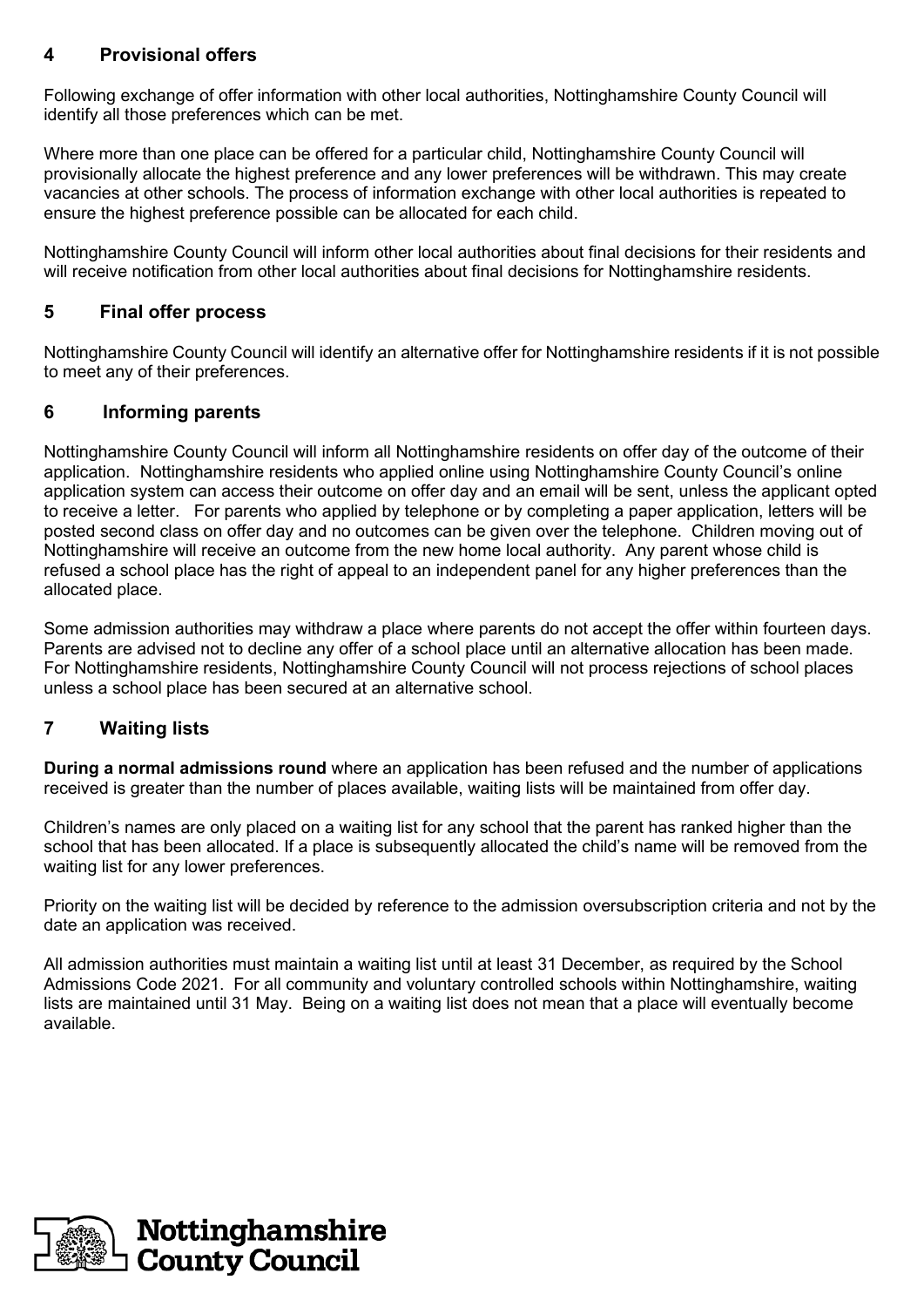## **8 Applications not received – normal admission rounds only**

For known children living in Nottinghamshire **on 31 August 2023** where no application has been received and educational provision elsewhere has not been confirmed for children:

- transferring from infant school to junior education
- transferring from primary phase to secondary education

Nottinghamshire County Council will identify the closest Nottinghamshire school to the child's home address with an available place and send an offer of a school place.

### **9 Applications received after 1 September 2023**

These applications will be processed as 'in-year admissions'.

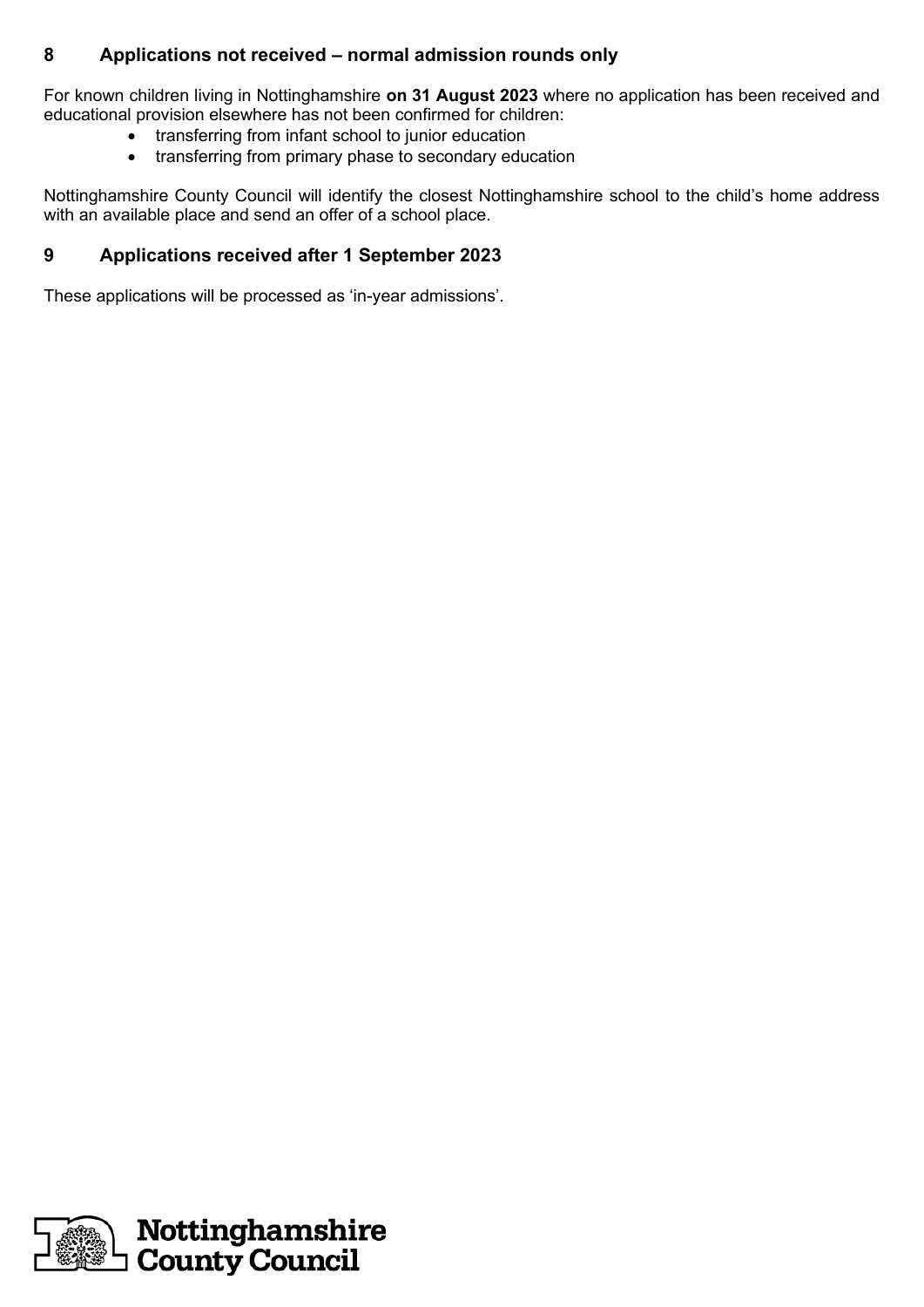# **10 PRIMARY COORDINATED SCHEME 2023-2024**

**This scheme is relevant for children who will be starting primary school for the first time (reception) or transferring from infant (year 2) to junior/primary school (year 3).**

| Timetable for coordinated admission arrangements |                                                                    |                                                                                                                                                                                                                                                                                             |  |
|--------------------------------------------------|--------------------------------------------------------------------|---------------------------------------------------------------------------------------------------------------------------------------------------------------------------------------------------------------------------------------------------------------------------------------------|--|
| <b>Stage</b>                                     | <b>Dates</b>                                                       | <b>Action</b>                                                                                                                                                                                                                                                                               |  |
| 1                                                | From Monday 7 November<br>2022                                     | Information about applying for a school place available to parents                                                                                                                                                                                                                          |  |
| $\mathbf{2}$                                     | Sunday 15 January 2023                                             | Closing date for applications and any supplementary or supporting<br>information, including any special circumstances                                                                                                                                                                       |  |
| $\mathbf 3$                                      | Monday 30 January 2023                                             | <b>Exchange of application information</b> between Nottinghamshire County<br>Council and other local authorities for schools in their area                                                                                                                                                  |  |
| $\overline{\mathbf{4}}$                          | Friday 3 February 2023                                             | Last date for exceptional late applications and changes to preference<br>to be received by Nottinghamshire County Council in order for a<br>decision to be made whether the application can be considered as on<br>time. Proof of address to be received where relevant.                    |  |
| 5                                                | By Monday 6 February 2023                                          | Nottinghamshire County Council sends application information to own<br>admission authority schools within Nottinghamshire                                                                                                                                                                   |  |
| 6                                                | By Monday 6 March 2023 by<br>12 noon                               | Own admission authority schools return all preferences in rank order of<br>priority to Nottinghamshire County Council                                                                                                                                                                       |  |
| $\overline{7}$                                   | <b>Between Tuesday 7 March</b><br>2023 and Friday 31 March<br>2023 | Nottinghamshire County Council makes provisional decisions taking into<br>account the ranking of preferences and informs other local authorities of<br>these provisional decisions                                                                                                          |  |
| 8                                                | By Monday 3 April 2023                                             | Nottinghamshire County Council informs other local authorities of final<br>allocations                                                                                                                                                                                                      |  |
| 9                                                | By Tuesday 4 April 2023                                            | Nottinghamshire County Council identifies any Nottinghamshire resident<br>requiring an alternative offer (applicants who applied on time where none of<br>their preferences could be met)                                                                                                   |  |
| 10                                               | Friday 14 April 2023                                               | Nottinghamshire County Council informs all Nottinghamshire schools of<br>final allocations                                                                                                                                                                                                  |  |
| 11                                               | Monday 17 April 2023                                               | Offers communicated to Nottinghamshire parents including offers on<br>behalf of own admission authority schools and schools within other local<br>authorities. Emails sent to Nottinghamshire parents who applied online and<br>opted to receive an email. Letters are posted second class. |  |
| 12                                               | <b>Appeals</b>                                                     | Primary appeals will begin from May 2023 onwards                                                                                                                                                                                                                                            |  |